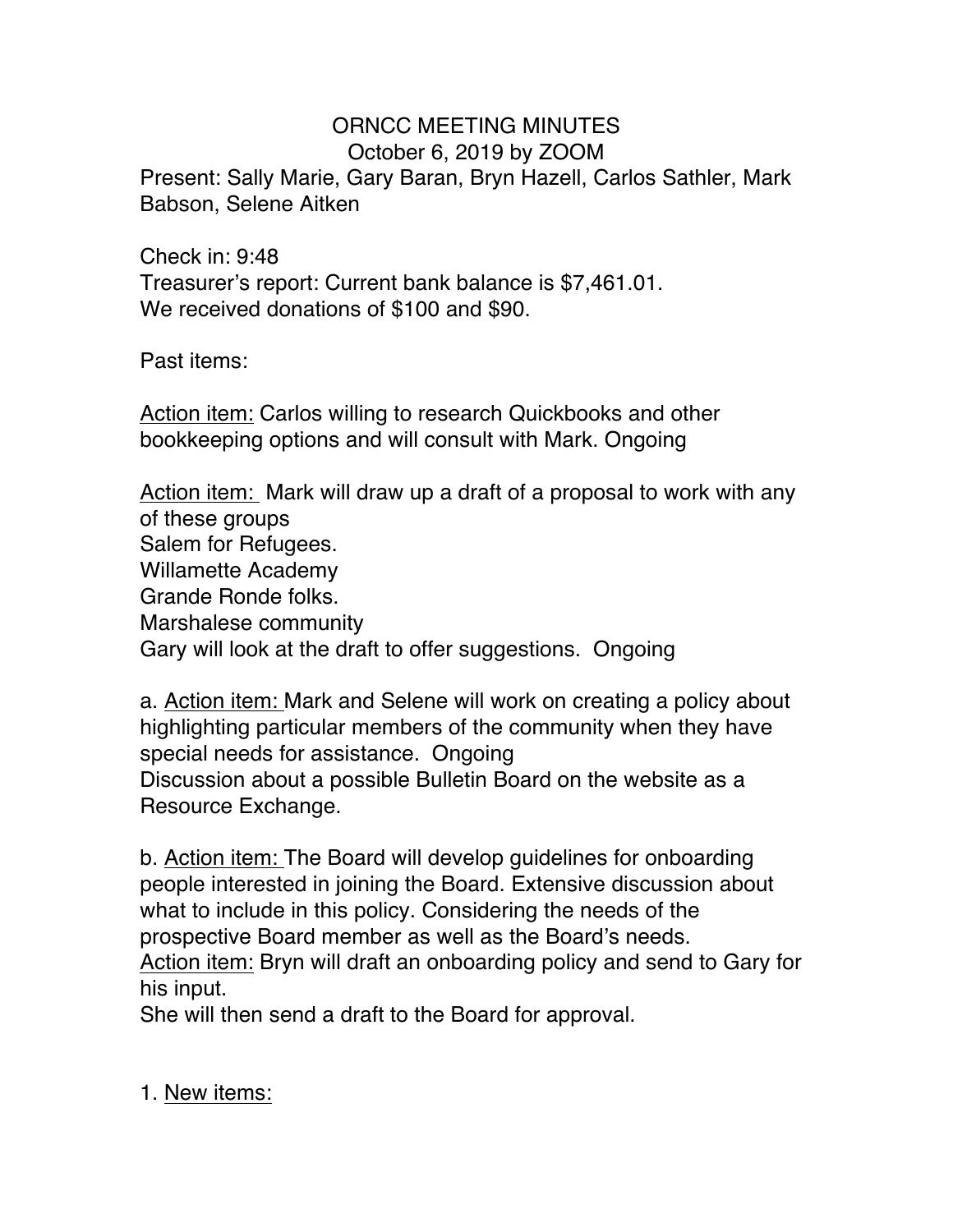a. Update on teacher/student rule

Discussion about a statement for the website regarding awareness of imbalance of power during trainings and caution about intimate/romantic relations between trainers and workshop participants.

A statement will be sent to all trainers re please agree to this statement about power relationships plus a statement for all participants to be read at the beginning of multiday trainings. Action item: Selene will draft a statement for trainers following the one proposed by Bryn.

## b. Yachats Training

There will be an NVC gathering for Central Coast folks on October 19 in Yachats to talk about LaShelle Charde's training February 29<sup>th</sup> and March 1. ORNCC is paying for the space and a donation has been made to reimburse ORNCC.

c. Acknowledging communication within the Board.

Gary asks for quick acknowledgment of receipt of an email message from another Board member.

Selene requests that ORNCC be put in the Subject Line.

d. Fundraising Skipping this item this month.

e. Not addressed :

Ask trainers Sally mentioned about interest in board.

These three may be options for trainings in Eugene and elsewhere when you/we are planning things

## http://rosecitynvc.org/who-we-are/

f. Discussion about projects that we might want to support financially. We may want to support projects that support people in need even if outside the ORNCC immediate community.